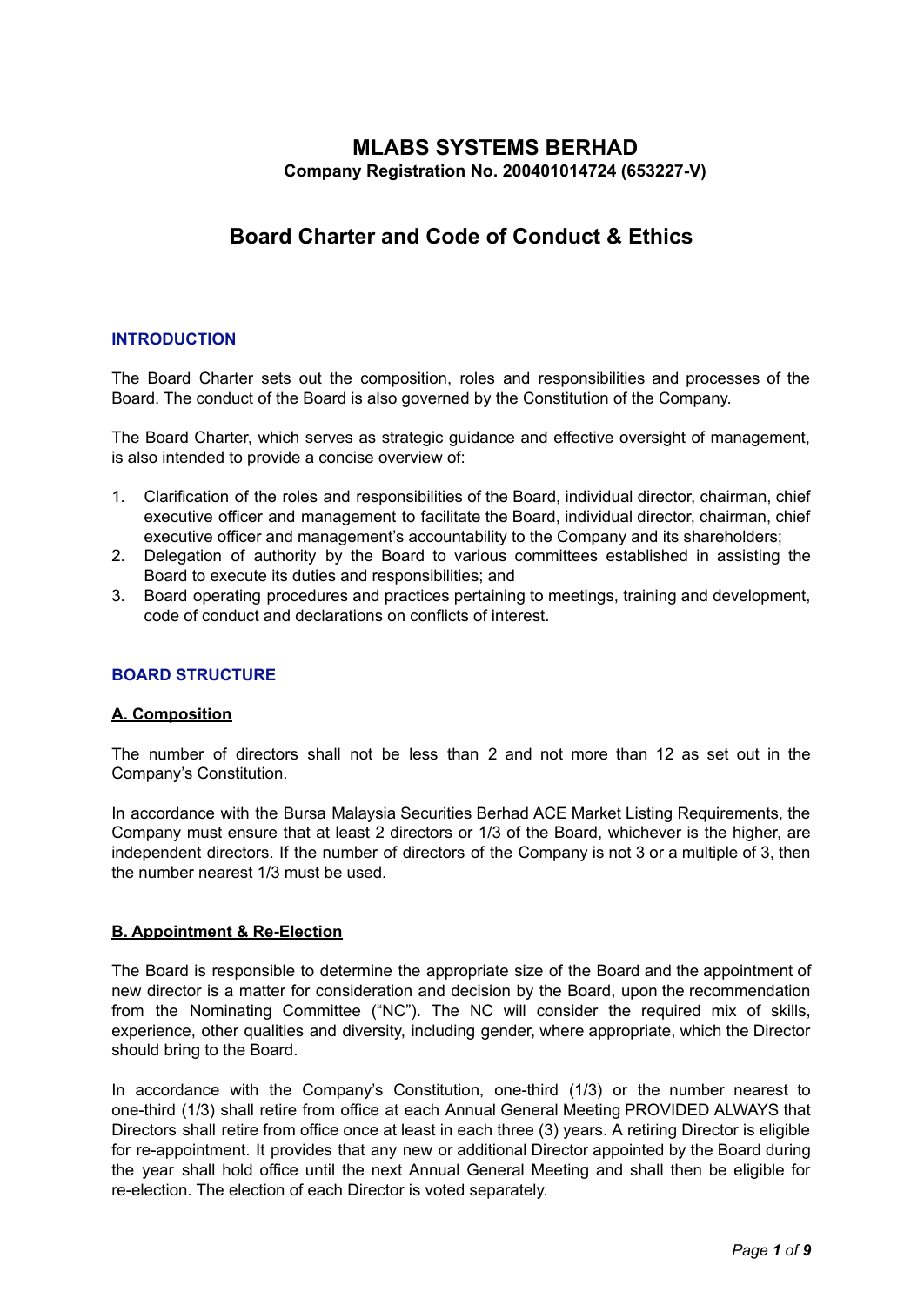# **C. Tenure of Independent Directors**

The tenure of service of Independent Directors shall not exceed a cumulative term limit of 9 years as recommended by the Malaysian Code on Corporate Governance. Upon completion of the 9 years, the Independent Director shall retire at the next AGM of the Company or to be re-designated as Non-Independent Non-Executive Director. Otherwise, the Board must justify and seek annual shareholders' approval through a two-tier voting process to retain him/her as an Independent Director, upon recommendation of the NC and the Board.

# **ROLES AND RESPONSIBILITIES**

# **Responsibilities of the Board**

- 1. Understanding shareholders' expectations and contribute to the development of strategies in their best interest and enhance shareholders' value;
- 2. Conscious balance of other stakeholders' interest, where appropriate, in line with Government policies and increasing shareholders' value;
- 3. Ensuring that the statutory accounts of the Company are fairly stated and otherwise conform with the relevant regulations including acceptable accounting policies that result in balanced and understandable financial statements;
- 4. Adopting performance measures to monitor implementation and performance of the strategy, policies, plans, legal and fiduciary obligations that affect the business;
- 5. To ensure high standards of ethics and corporate behaviour in the conduct of business;
- 6. Commitment in governing the management and providing oversight of the Company, including the appointment of senior management, the implementation of appropriate policies and procedures that govern management conduct, ensure the sustainability of the Company, the monitoring of performance and succession planning;
- 7. Commitment to understanding and implementation of appropriate measures to manage key risk factors of the Company; and
- 8. Reviewing the adequacy and the integrity of the Company's internal control systems and management information systems.

# **Responsibilities of Individual Director**

Directors are accountable to their shareholders and should use their best efforts to ensure that the Company and Group are properly managed and constantly improved so as to protect and enhance shareholder's value, and to meet the Company's obligations to all parties with which the Company interacts, i.e. its stakeholders. Their responsibilities include, amongst others, the following:

- 1. Directors are appointed to act in the interests of the Company and an important area of their legal responsibilities derives from trust law – the fiduciary duty to act in the interests of the Company, which includes the interests of the shareholders;
- 2. They are under a duty to exercise reasonable skill and care in the discharge of their functions;
- 3. Directors are required to exercise the utmost good faith towards the Company in all their actions and to act honesty in the exercise of the powers and in the discharge of the duties of their office;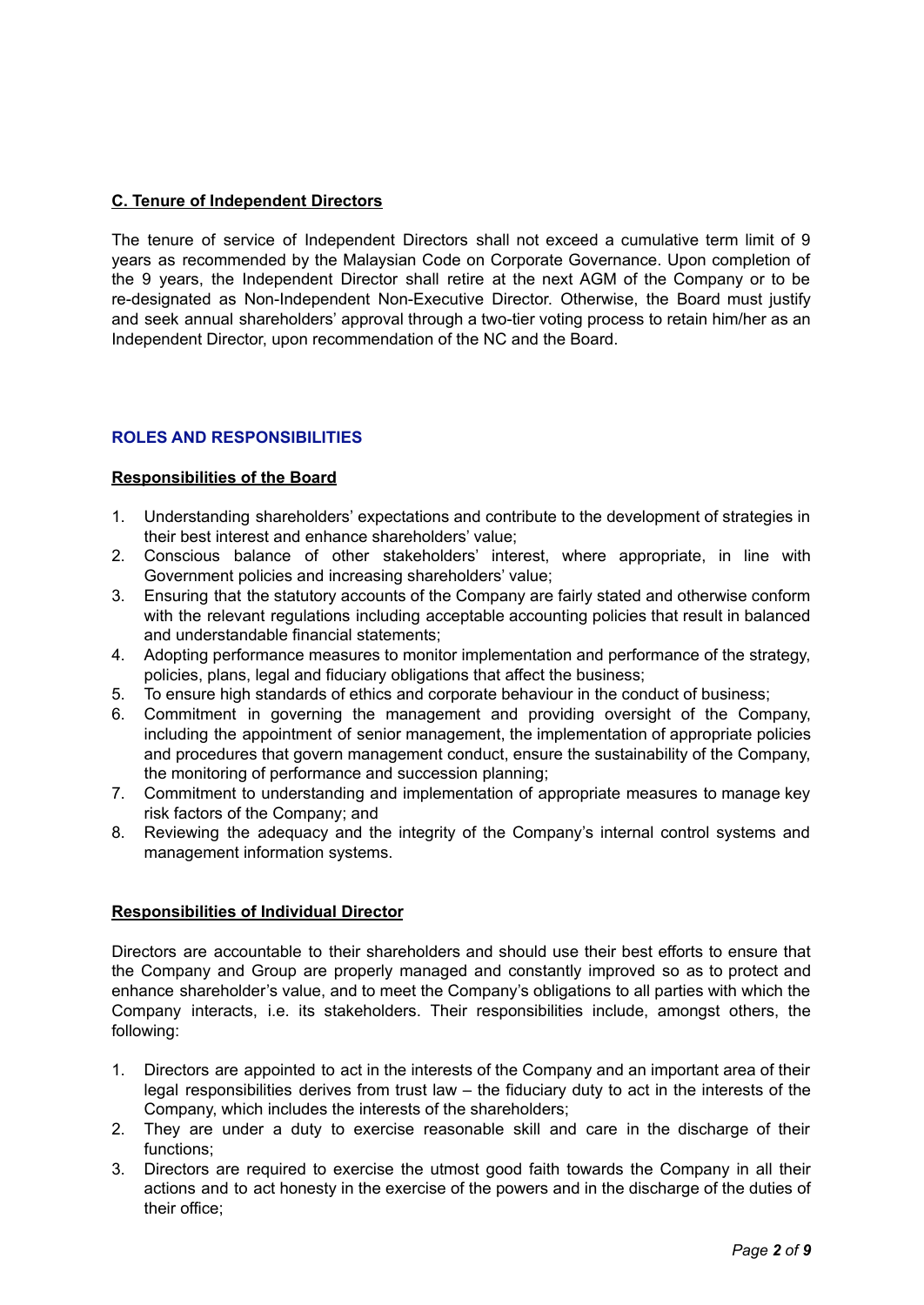- 4. Directors are expected to be actively involved not only in Board meetings but general meetings of shareholders;
- 5. Acquiring knowledge about the business of the Company and Group, the statutory and requilatory requirements affecting the effective discharge of their duties, being aware of the physical, political and social environment in which it operates;
- 6. Assisting the Chairman in providing the Company and Group with effective leadership; and
- 7. Being available to advise management between Board meetings when necessary.

# **Responsibilities of Chairman**

The Chairman is elected by the Board members to provide leadership at Board level and represents the Board to the shareholders and other stakeholders. The Chairman is responsible for ensuring the integrity and effectiveness of the Board and its committees.

The Chairman is required, amongst others, to:

- 1. Facilitate all Board meetings and ensure the appropriate level of interaction among Board members, subsidiary Board members and senior management;
- 2. Ensure a balance composition of skills, knowledge and experience within the Board and an effective working, reporting and communication mode is present;
- 3. Ensure that material matters in respect of the business or governance of the Company or the Group are tabled and ventilated effectively for Board decision making;
- 4. Monitor the performance of the individual and collective roles of the directors and the Board;
- 5. Maintain a regular and constructive dialogue with the senior management in respect of all material matters affecting the Company and the Group and to consult with the other Board members promptly and appropriately; and
- 6. Chair all meetings with the shareholders i.e. Annual General Meeting and Extraordinary General Meeting.

#### **Responsibilities of Executive Director**

The Executive Director provides executive leadership and is accountable to the Board for the implementation of the strategies, objectives and decisions of the Board within the framework of delegated authorities, values and policies of the Company. The Executive Director is appointed by the Board on the recommendation of the Remuneration and Nominating Committees.

The Executive Director is accountable to the Board, amongst other things, on the following:

- 1. The Executive Director has a direct reporting line to the Board and not to the shareholders of the Company. The Executive Director is the link between the Board and management of the Company;
- 2. Develop and recommend to the Board the long-term strategy and vision of the Company and its quantified expression by way of critical performance targets;
- 3. Develop and recommend to the Board the annual business plans, budgets, actions plans and risk management policies that support the Company's long term strategy that reflect current business environment and trends;
- 4. Ensure management of day-to-day business affairs, continuous improvement and development, maintenance, implementation, formulation and achievement of corporate policies and strategies sanctioned by the Board;
- 5. Ensure that the Company has an effective management team and structure, management development program and succession plans;
- 6. Ensure that effective internal Company and Group controls and governance measures are deployed; and
- 7. Serve as chief spokesperson of the Company and Group.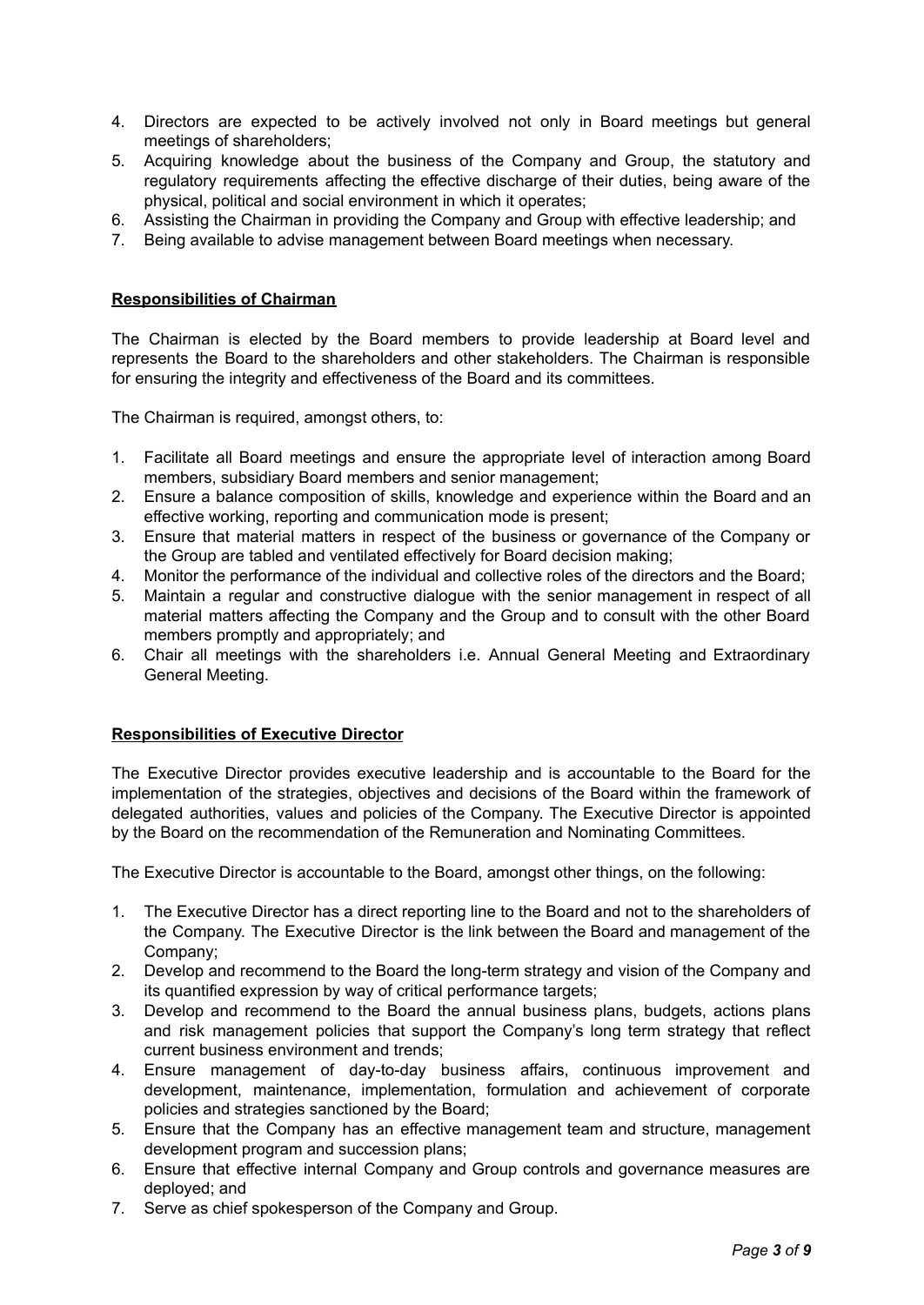# **Responsibilities of The Management**

The responsibilities of the Management, in general, are:

- 1. Developing and proposing for the Board's approval, strategic plan and annual budget for the Company to ensure achievement of the objectives set by the Board;
- 2. Communicating to the staff and implementing the strategic plan approved by the Board and any decision of the Board to ensure that the objectives of the Company that were approved by the Board are met;
- 3. Running and managing the operations of the Company in a proper manner and in accordance with the Board-approved strategic plan within the authority limit set by the Board;
- 4. Setting up appropriate and effective internal control measures and risk management framework. Identifying, assessing key risks, managing and monitoring key risks;
- 5. Assisting the Board in the establishment of Company or Group's policies by developing such policies for the Board's review and approval for Company and Group's adoption and implementing the approved policies;
- 6. Developing effective management information and internal control systems of the Company to ensure that integrity and adequacy of the systems are intact;
- 7. Reporting to the Board periodically on the performance of the Group against the approved plan and budget as well as other matters that are under the Board's purview in order to enable the Board to discharge its responsibilities effectively; and
- 8. Reporting to the Board on matters that required their decision/approval or of significance to the Company and Group.

# **Audit Committee**

The functions of Audit Committee are:

- 1. To review the following and report the same to the board of directors :
	- a. with the external auditors:
		- i. the external audit plan,
		- ii. the evaluation of the system of internal controls; and
		- iii. the external audit report.
	- b. assistance given by the Company's officers to the external auditors;
	- c. adequacy of the scope, functions and resources of the internal audit department and that it has the necessary authority to carry out its works;
	- d. the internal audit programme, processes, the results of the internal audit programme, processes or investigation undertaken and whether or not appropriate action is taken on the recommendations of the internal audit function;
	- e. the quarterly financial report and year end financial statements, prior to the approval by the board of directors, focusing particularly on:
		- changes in or implementation of major accounting policy changes;
		- significant and unusual events;
		- the going concern assumption; and
		- compliance with accounting standards and other legal requirements;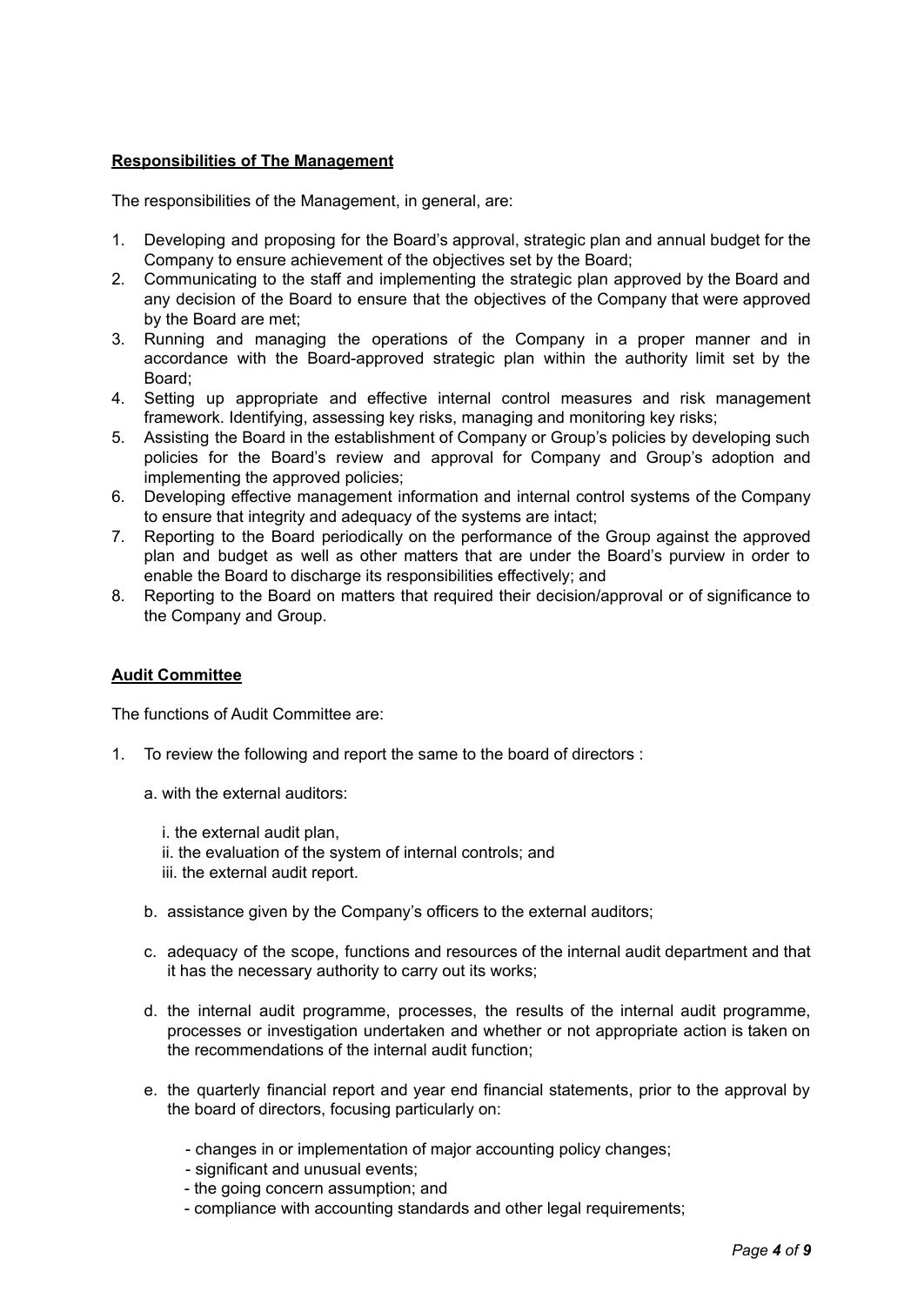- f. any related party transactions and conflict of interest situation that may arise within the Group including any transaction, procedure or course of conduct that raises questions of management integrity;
- g. letter of resignation from the external auditors, if any;
- h. whether there is any reason (supported by grounds) to believe that the external auditors is not suitable for reappointment.
- 2. To consider the nomination of external auditors.
- 3. To perform such other functions as may be agreed to by the Audit Committee and the Board of Directors.

### **Nominating Committee**

The functions of the Nominating Committee are:

- 1. recommend to the Board the nomination of a person or persons to be a Board member(s) by the shareholder(s) or Director(s);
- 2. recommend to the Board, directors to fill the seats onboard committees;
- 3. assess the effectiveness of the Board as a whole, the committees of the Board and the contribution of each existing individual director and thereafter, recommend its findings to the Board; and
- 4. review the required mix of skills and experience and other qualities, including core competencies which non-executive directors should bring to the Board and thereafter, recommend its findings to the Board.

#### **Remuneration Committee**

The Remuneration Committee shall recommend to the Board, the remuneration packages of executive directors of the Company in all its forms, drawing from outside advice as necessary.

The remuneration packages of non-executive directors should be determined by the Board of Directors as a whole subject to the shareholders' approval.

# **BOARD PROCESSES**

#### **Scheduling Of Board Meetings**

The Board meets at least 4 times every year based upon a schedule set on yearly basis.

Apart from the pre-scheduled Board meetings, the Board may for the purpose of urgent matters, convenes ad-hoc Board meetings at any time during the year.

#### **Agenda Items For Board Meetings**

The agenda of the meeting is decided upon focusing on matters that require Board decision, approval, directions and on items that are truly the Board's responsibility.

The Secretary shall discuss with the Executive Directors on the agenda item. The final agenda for the meeting would be given to the Executive Directors for his approval and clearance.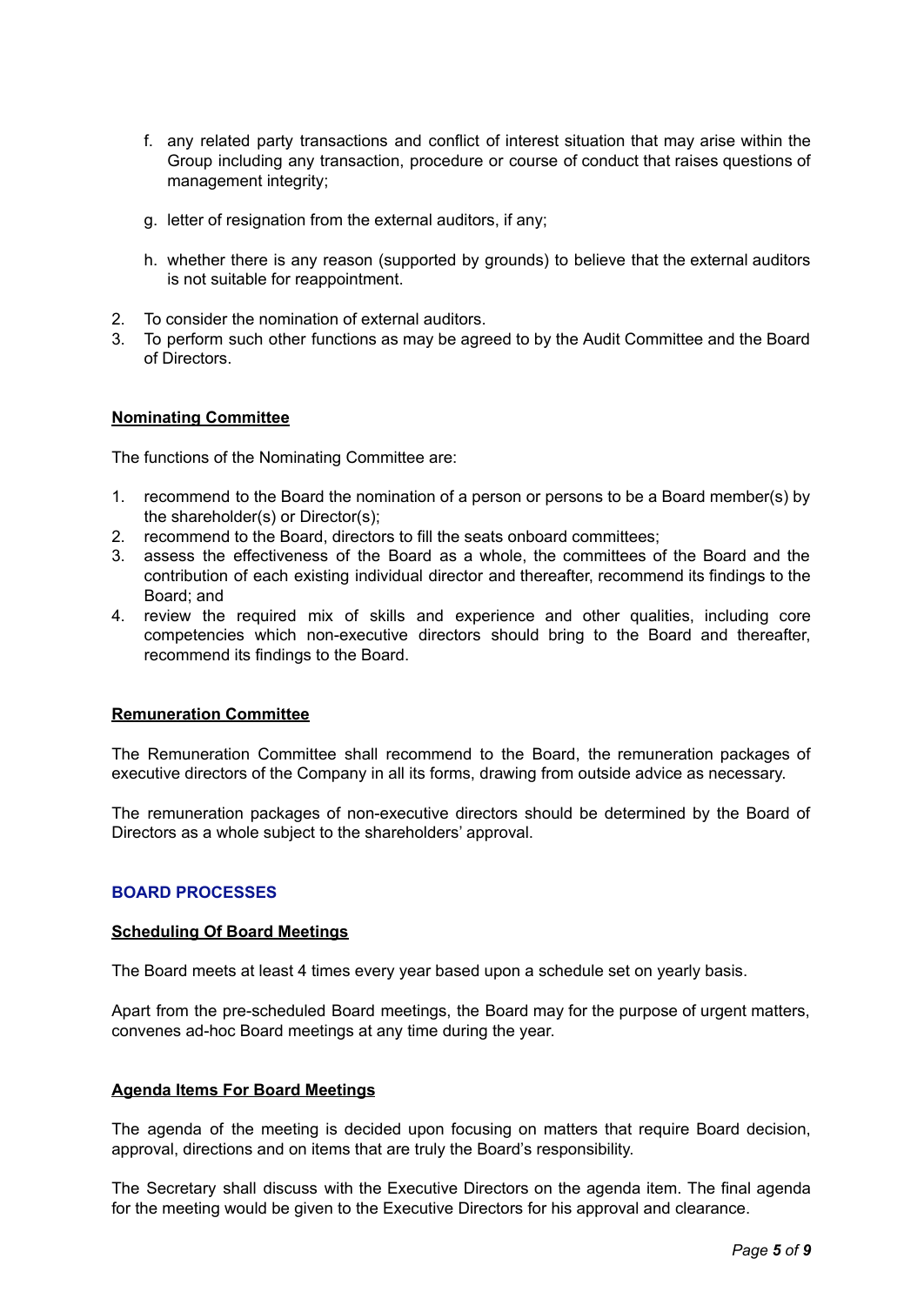Any Director may request for inclusion of any matter in the agenda for a particular Board meeting. The request must be sent 7 days before the meeting for the Chairman's approval.

### **Board Meeting Materials Distributed In Advance**

The Executive Directors will inform/remind the relevant head of department to submit their report/materials on presentation to the Secretary at least 7 days before the meeting.

All meeting materials/report/papers as well as the notice and agenda will be compiled in a meeting file and to be distributed to all the Directors within an appropriate timeline for perusal. In case where the subject matter/agenda item is price sensitive or otherwise confidential or in a state of flux, the presentation is directly made at the meeting.

### **Convening A Board Meeting**

The quorum necessary for the transaction of business of the Directors shall be fixed by the Directors from time to time and unless so fixed, the quorum shall comprise two (2) Directors.

Questions arising at any Board meeting shall be decided by a majority of votes, each Director having one vote and in case of an equality of votes, the Chairman shall have a second or casting vote except when only two Directors are present and form a quorum or only two are competent to vote on the question at issue, the Chairman shall not have a casting vote.

# **BOARD AND DIRECTORS PROFESSIONAL DEVELOPMENT**

The Board is required to be kept up-to-date with current business, industry, regulatory and legislative developments and trends that will affect the Company and Group's business operations.

The Board and its Director's professional development are:

- 1. Newly appointed Board members are mandated to attend the Mandatory Accreditation Programme as required under the Bursa Malaysia Securities Berhad ACE Market Listing Requirements within 4 months from the date of appointment;
- 2. Newly appointed Board members, when taking up office, are to attend the Company's induction program, where they are fully briefed on the terms of their appointment, duties and responsibilities. New members will also be briefed on the operations of the Group to increase their understanding of the business and the environment and markets in which the Group operates;
- 3. Formal training and continuous education programs and workshops for the directors encompassing topics on directorship, business, industry, regulatory and legislative; and
- 4. Informal sessions and discussion forums for the directors to share experiences and have constructive deliberations.

# **CODE OF CONDUCT AND ETHICS**

The Board commits itself and its Directors to ethical, business like, and lawful conduct, including proper use of authority and appropriate decorum when acting as Board members. Accordingly,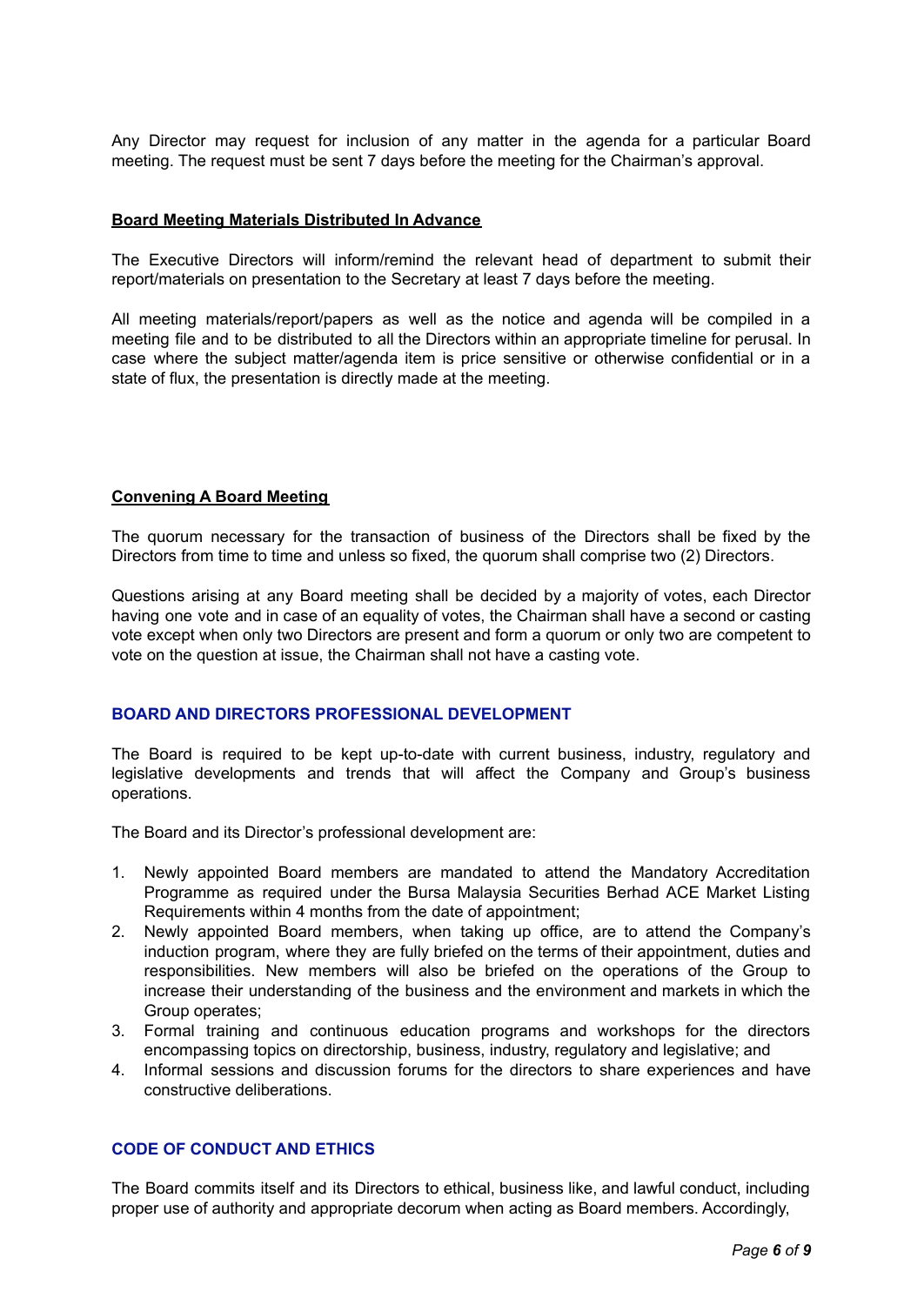- 1. Directors must represent unconflicted loyalty to the interests of the Company and Group. This accountability supersedes any conflicting loyalty such as that to advocacy or interest groups and membership on other boards or staff. It also supersedes the personal interest of any Board member acting as a consumer of the Group's services;
- 2. Directors may not attempt to exercise individual authority over the Company and Group except as explicitly set forth in the Constitution and any group policy and procedure manual in existence. This curtails interaction with the Executive Directors, management, public, press and other entities;
- 3. Directors will respect the confidentiality appropriate to issues of a sensitive nature;
- 4. Directors must avoid conflict of interest with respect to their fiduciary responsibility;
- 5. Directors should have a clear understanding of the aims and purpose, capabilities and capacity of the Company;
- 6. Directors should devote time and effort to attend meetings and to know what is required of the board and each of its directors, and to discharge those functions;
- 7. Directors should ensure at all times that the Company is properly managed and effectively controlled;
- 8. Directors should stay abreast of the affairs of the Company and be kept informed of the Company's compliance with the relevant legislation and contractual requirements;
- 9. Directors should insist on being informed on all matters of importance to the Company in order to be effective in corporate management;
- 10. Directors should limit their directorship of companies to a number in which he can best devote his time and effectiveness; each director is his own judge of his abilities and how best to manage his time effectively in the Company in which he holds directorship. Directors shall notify the Board Chairman before accepting new directorship and such notification shall include indication of time to be spent on the new appointment;
- 11. Directors should have access to the advice and services of the Secretary, who is responsible to the board to ensure proper procedures, rules and regulations are complied with;
- 12. Directors should have access to consultancy of independent adviser and to seek independent professional advice at the expense of the Company. The director who intends to seek such consultation or advice shall notify the Secretary of such request. The Secretary shall forward the request to the Board Chairman for approval. Upon obtaining the Board Chairman's approval, the director shall engage the services of the adviser. All advice and opinions from the advisers shall be reported to the Board.
- 13. Directors should at all times exercise his powers for the purposes they were conferred, for the benefit and prosperity of the Company;
- 14. Directors should disclose immediately all contractual interests whether directly or indirectly with the Company;
- 15. Directors should neither divert to his own advantage any business opportunity that the Company is pursuing, nor may he use confidential information obtained by reason of his office for his own advantage or that of others;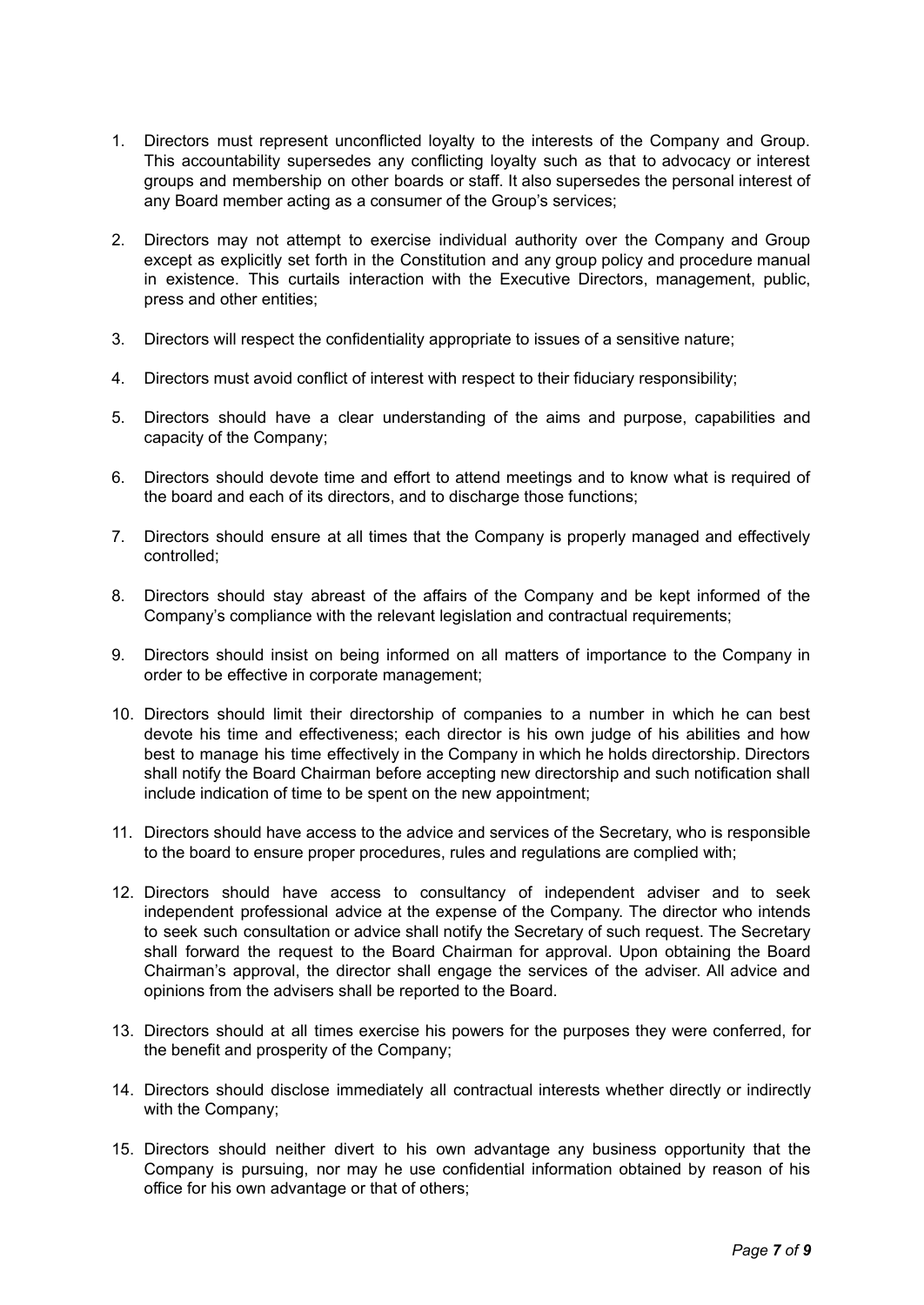- 16. Directors should at all times act with utmost good faith towards the Company in any transaction and to act honestly and responsibly in the exercise of his powers in discharging his duties;
- 17. Directors should be willing to exercise independent judgment and, if necessary, openly oppose if the vital interest of the Company is at stake;
- 18. On relationship with Shareholders, Employees, Creditors and Customers,
	- a. Directors should be conscious of the interest of the shareholders, employees, creditors and customers of the company;
	- b. Directors should at all times promote professionalism and improve the competency of management and employees; and
	- c. Directors should ensure adequate safety measures and provide proper protection to workers and employees at the workplace.
- 19. On Social Responsibilities and the Environment,
	- a. Directors should adopt an objective and positive attitude and give the utmost cooperation for the common good when dealing with government authorities or regulatory bodies;
	- b. Directors should ensure the effective use of natural resources, and improve quality of life by promoting corporate social responsibilities;
	- c. Directors should be more proactive to the needs of the community and to assist in society- related programmes;
	- d. Directors should ensure that the activities and the operations of the Company do not harm the interest and well-being of society at large and assist in the fight against inflation; and
	- e. Directors should ensure that necessary steps are taken in accordance with the law to properly wind-up or strike off the company register if the Company has not commenced business or has ceased to carry on business and is not likely to commence business in the future or resume business, as the case may be.

# **DISCLOSURE AND CONFLICT OF INTEREST**

The Constitution of the Company stipulates that every Director shall comply with the Companies Act, 2106 in connection with the disclosure of the following:

- 1. interest in shares, debentures, participatory interests, rights, options; and
- 2. interest in any contract or proposed contract with the Company.

The guidelines for the Board and its Directors on conflict of interest are, among others, the following:

- 1. Directors must act in good faith at all times, where believing to be in the best interest of the Company. The definition of "interest" shall bear the meaning provided in the Companies Act, 2016;
- 2. Directors have a general duty to make disclosure by giving written notice within a stipulated period of the Company of such events and matters relating to himself as may be necessary or expedient to enable the Company or its officers to comply with the Companies Act, 2016 (or similar legislation) and other relevant legislative requirements; and
- 3. No director may vote in respect of any other contract or proposed contract or arrangement in which he is interested, directly or indirectly, nor any contract or proposed contract or arrangement with any other company in which he is interested, directly or indirectly, either as